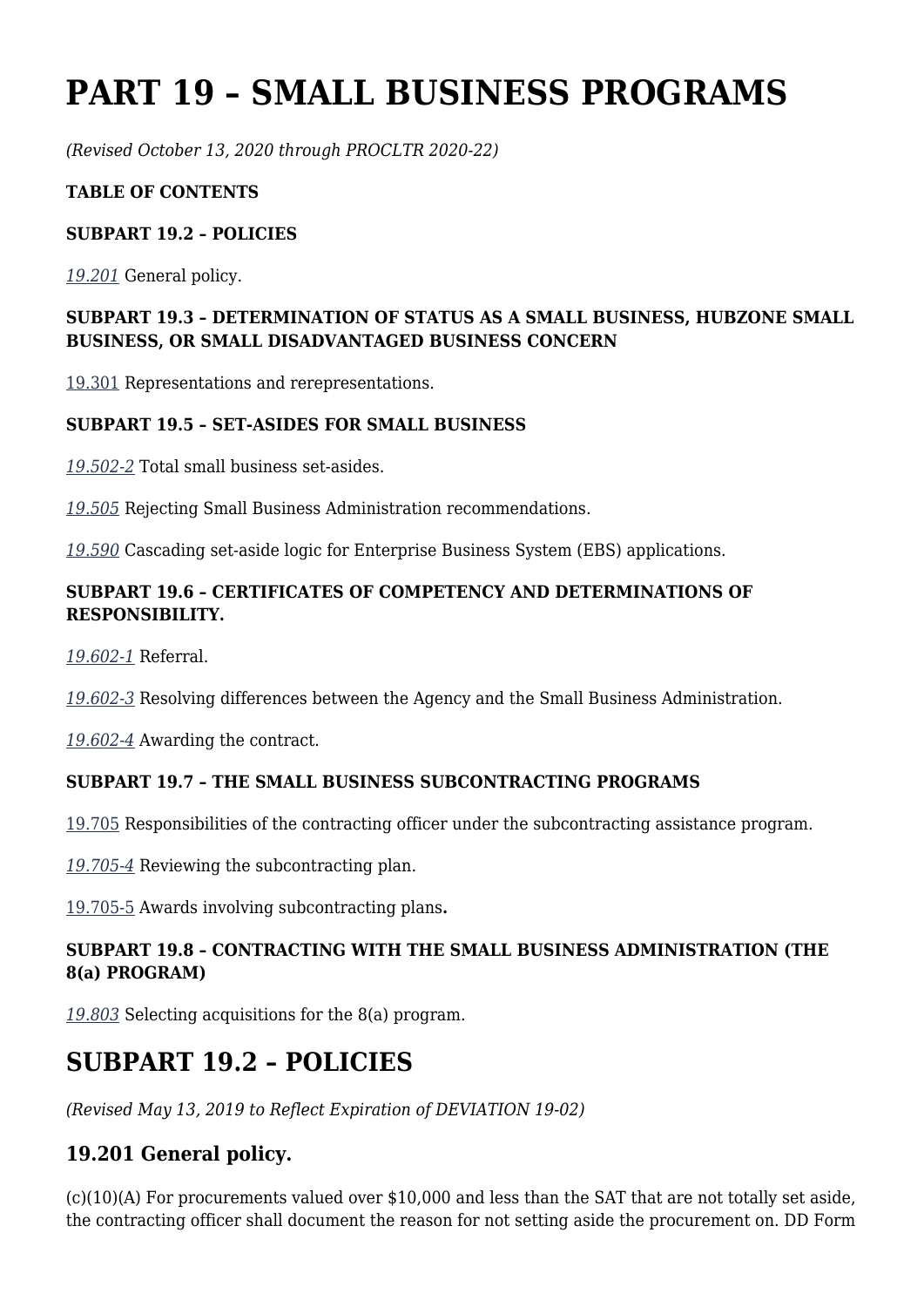2579 and submit it to the procuring organization small business specialist for review.

(c)(10)(S-90) The contracting officer and the small business specialist shall—

(*1*) Conduct periodic reviews of automated awards to determine whether certain buys may be set aside for Historically Underutilized Business Zone (HUBZone), Service-Disabled Veteran-Owned Small Business (SDVOSB), Woman-Owned Small Business (WOSB), or 8(a) program participants.

(*2*) Jointly consider backing out individual or groups of transactions from the automated systems, based on a national stock number or federal supply class, with suppliers identified in the System for Award Management (SAM) and Small Business Administration (SBA) repository for HUBZone, SDVOSB, WOSB, or 8(a) program participants.

(c)(11) See [7.107-2](https://www.acquisition.gov/%5Brp:link:dlad-part-7%5D#P7_107_2) for policies regarding consolidations of contract requirements.

## **SUBPART 19.3 – DETERMINATION OF STATUS AS A SMALL BUSINESS, HUBZONE SMALL BUSINESS, OR SMALL DISADVANTAGED BUSINESS CONCERN**

*(Revised August 3, 2017 through PROCLTR 2017-19)*

### **19.301 Representations and rerepresentations.**

Contracting officers shall include the following procurement notes in solicitations as prescribed below:

(S-90) Use procurement note L11 in solicitations above the SAT.

\*\*\*\*\*

L11 Small Business Program Representations (AUG 2017)

(1) In order to facilitate the use of electronic commerce/electronic data interchange while fulfilling the requirements of the small business program, the Government provides certain socioeconomic information in a coded format rather than a fill-in. Electronic commerce/electronic data interchange (EC/EDI) transactions are often reformatted in transmission. Using these codes prevents misinterpretations within the system and increases accuracy in socioeconomic program reporting.

(2) To reflect the representations and certifications contained in Federal Acquisition Regulation (FAR) 52.219-1, Small Business Program Representations, the offeror represents and certifies as a part of its offer that it is a \_\_\_\_ business type as defined in FAR 52.219-1. The offeror shall select the one alpha code from the following listing that represents the offeror's business type. The offeror's recording of its business type in this procurement note by means of an alpha code replaces the marking of the appropriate boxes in FAR 52.219-1(b). Penalties for misrepresentation of business status apply (see FAR 52.219-1, paragraph (d)(2)).

Code  $B = S$ mall Business. Enter code B if your firm is a small business concern, as defined in FAR 52.219-1, paragraph (a).

Code M = Small Disadvantaged Business. Enter code M if your firm is a small disadvantaged business concern, as defined in FAR 52.219-1, paragraph (a).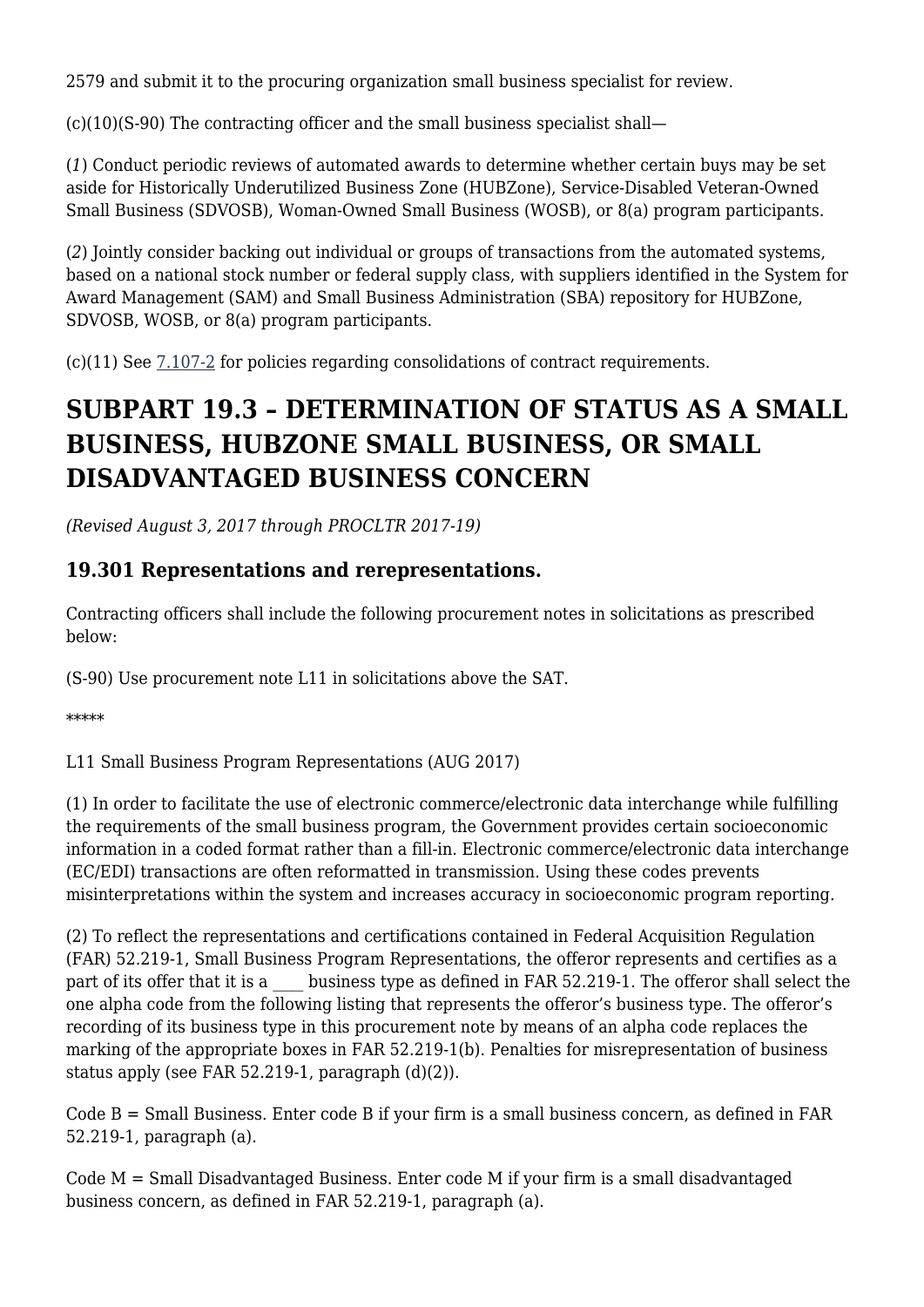Code U = Woman-Owned Small Disadvantaged Business. Enter code U if your firm is a womanowned business, as defined in FAR 52.219-1, paragraph (a), and a small disadvantaged business, as defined in FAR 52.219-1, paragraph (a).

Code W = Woman-Owned Small Business. Enter Code W if your firm is a woman-owned small business, as defined in FAR 52.219-1, paragraph (a).

\*\*\*\*\*

(S-91) Use procurement note L12 for automated solicitations valued over the micro-purchase threshold and less than or equal to the SAT; or when an exception to the rule applies, and a set-aside to a HUBZone small business concern or small business concern is anticipated.

\*\*\*\*\*

L12 Combined Historically Underutilized Business Zone (HUBZone)/Small Business Set-Aside Instructions – Type 1 (AUG 2017)

(1) This solicitation is restricted to HUBZone small business concerns, small business concerns, and Federal Prison Industries (FPI). The Government encourages all small business concerns to submit quotations. The Government will make awards based on the following order of set-aside precedence:

(a) HUBZone small business concerns (Federal Acquisition Regulation (FAR) clause 52.219-3).

(b) If no qualified quote is received from a HUBZone small business concern at a fair market price, small business concerns (FAR 52.219-6) or FPI (FAR 52.219-6, Alternate II).

(2) The FAR clauses contained in this procurement note (except paragraph (b) of 52.219-3) apply to the solicitation. Only the FAR clause matching the awardee's Small Business Program and Type representation applies to the award.

\*\*\*\*\*

(S-92) Use procurement note L14 for automated solicitations valued over the micro-purchase threshold and less than or equal to the SAT; or when an exception to the rule applies, and a set-aside to a service-disabled veteran-owned small business concerns, a HUBZone concern, or a small business concern is anticipated.

\*\*\*\*\*

L14 Combined Set-Aside Instructions – Type 1 (AUG 2017)

(1) This solicitation is restricted to small business concerns and Federal Prison Industries (FPI). The Government encourages all small business concerns to submit quotations. The Government will make awards based on the following order of set-aside precedence:

(a) Service-disabled veteran-owned small business (SDVOSB) concerns (Federal Acquisition Regulation (FAR) 52.219-27).

(b) If no qualified quote is received from an SDVOSB concern at a fair market price, historically underutilized business zone (HUBZone) small business concerns (FAR 52.219-3).

(c) If no qualified quote is received from a HUBZone small business concern at a fair market price, small business concerns (FAR 52.219-6) or FPI (FAR 52.219-6, Alternate II).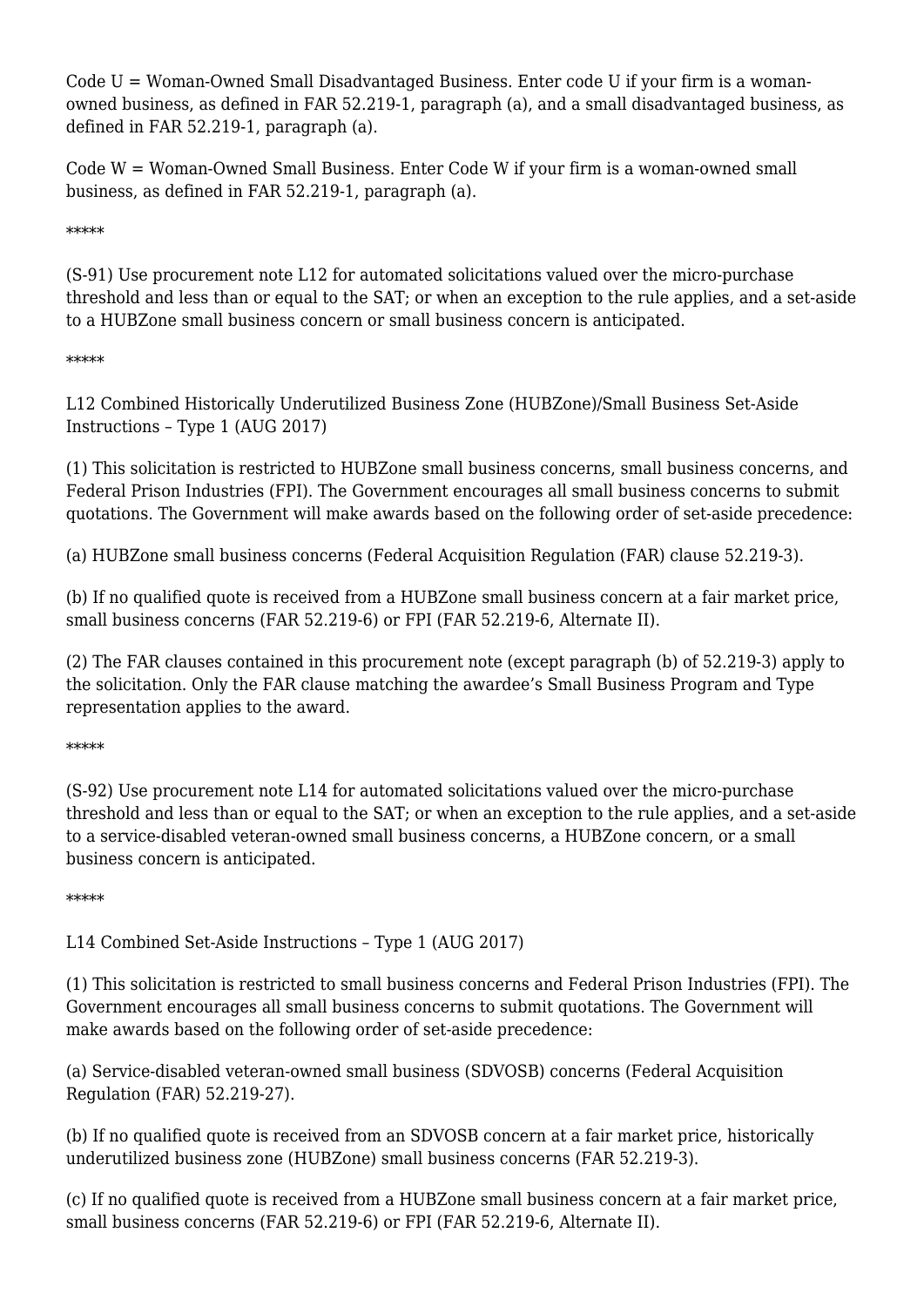(2) The FAR clauses contained in this procurement note (except paragraphs (b) of 52.219-3 and 52.219-27) apply to the solicitation. Only the FAR clause matching the awardee's Small Business Program and Type representation applies to the award.

\*\*\*\*\*

(S-93) Use procurement note L16 for automated solicitations valued over the micro-purchase threshold and less than or equal to the SAT when the non-manufacturer rule is not waived; or when an exception to the rule applies, and a side-aside to an SDVOSB concern or a small business concern is anticipated.

#### \*\*\*\*\*

L16 Combined Service-Disabled Veteran-Owned Small Business/Small Business Set-Aside Instructions – Type 1 (AUG 2017)

(1) This solicitation is restricted to small business concerns and Federal Prison Industries (FPI). The Government encourages all small business concerns to submit quotations. The Government will make awards based on the following order of set-aside precedence:

(a) Service-Disabled Veteran-Owned Small Business (SDVOSB) concerns (Federal Acquisition Regulation (FAR) 52.219-27).

(b) If no qualified quote is received from a SDVOSB concern at a fair market price, small business concerns (FAR 52.219-6, Alternate I) or FPI (FAR 52.219-6, Alternate II).

(2) The FAR clauses contained in this procurement note (except paragraph 52.219-27) apply to the solicitation. Only the FAR clause matching the awardee's Small Business Program and Type representation applies to the award.

\*\*\*\*\*

(S-94) Use procurement note L17 for automated solicitations valued over the micro-purchase threshold but less than or equal to the SAT when the non-manufacturer rule is waived, no exception to the rule applies, and a set-aside to a service-disabled veteran-owned small business concern or a small business concern is anticipated.

#### \*\*\*\*\*

L17 Combined Service-Disabled Veteran-Owned Small Business/Small Business Set-Aside Instructions – Type 2 (AUG 2017)

(1) This solicitation is restricted to service-disabled veteran-owned small business, small business concerns, and Federal Prison Industries (FPI). The Government encourages all small business concerns to submit quotations. The Government will make awards based on the following order of set-aside precedence:

(a) Service-disabled veteran-owned small business (SDVOSB) concerns (Federal Acquisition Regulation (FAR) [52.219-27](https://www.acquisition.gov/%5Brp:link:far_dita-part-52%5D#P1460_245059)).

(b) If no qualified quote is received from a SDVOSB concern at a fair market price, small business concerns (FAR [52.219-6,](https://www.acquisition.gov/%5Brp:link:far_dita-part-52%5D#P1109_186464) Alternate I) or FPI (FAR 52.219-6, Alternate II).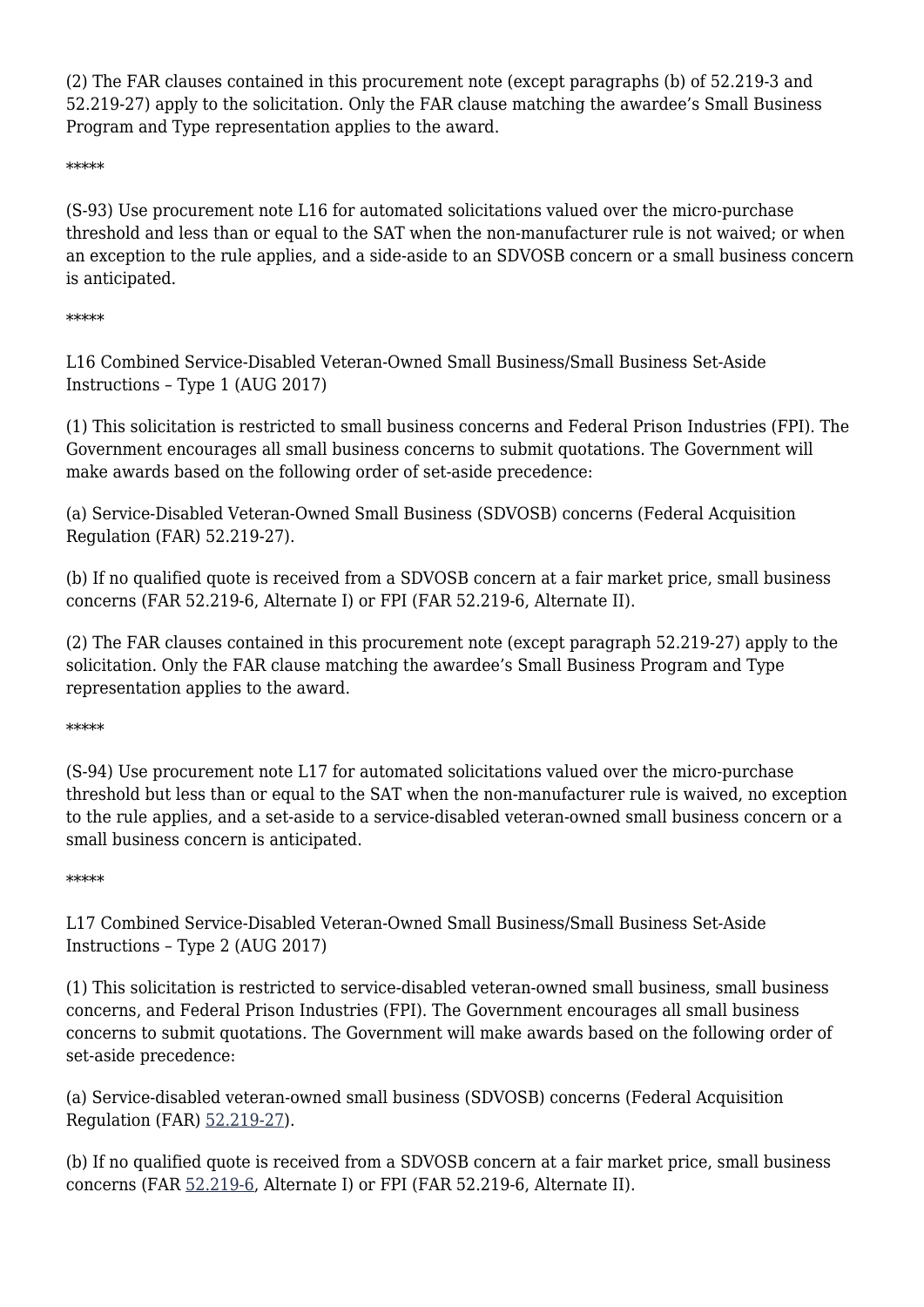(2) The FAR clauses contained in this procurement note (except paragraph (b) of 52.219-27) apply to the solicitation. Only the FAR clause matching the awardee's Small Business Program and Type representation applies to the award.

\*\*\*\*\*

## **SUBPART 19.5 – SET-ASIDES FOR SMALL BUSINESS**

*(Revised October 13, 2020 through PROCLTR 2020-19)*

### **19.502-2 Total small business set-asides.**

(a)(S-90) The contracting officer shall submit DD Form 2579, Small Business Coordination Record. When withdrawing a set-aside, the contracting officer shall document the reason on the DD Form 2579 or attach a memorandum for record supporting the decision and submit it to the procuring organization small business specialist for review. The contracting officer shall file all documents in the contract file or electronic contract folder.

### **19.505 Rejecting Small Business Administration recommendations.**

(b) If the CCO approves the action of the contracting officer, the next level of appeal shall be the HCA. If the HCA approves the action of the contracting officer, the procurement center representative shall be so advised and may proceed with the appeal actions prescribed in FAR 19.505(c).

### **19.590 Cascading/combined set-aside logic clauses for Enterprise Business Systems applications.**

(a) Enterprise Business Systems **(**EBS) systems logic for automated procurements considers the applicability of more than one kind of set-aside in a combined or "cascading" fashion, based on the order of precedence in 19.590(b). EBS systems logic simultaneously accommodates service-disabled veteran-owned small business (SDVOSB) set-asides, HUBZone small business set-asides, and total small business set-asides, including exceptions and waivers to the non-manufacturers rule. If, at the time of solicitation, there is a reasonable expectation of receiving offers from two or more SDVOSBs or HUBZone small business concerns, the EBS software uses a combined set-aside for the automated solicitation. The Government encourages all small businesses to submit quotations. The applicable procurement notes inform offerors of the order of precedence that applies.

(b) If the acquisition is valued between the micro-purchase threshold and the SAT and there is a reasonable expectation of receiving competitive offers from two or more SDVOSB concerns and two or more HUBZone small business concerns, EBS will automatically issue an RFQ as a combined setaside based on the following order of precedence:

(1) SDVOSB concerns.

(2) If no qualified quote is received from a SDVOSB concern, HUBZone small business concerns.

(3) If no qualified quote is received from a HUBZone concern, small business concerns and Federal Prison Industries (FPI).

(c) If the acquisition is valued between the micro-purchase threshold and the SAT and there is a reasonable expectation of receiving competitive offers from two or more SDVOSB concerns but not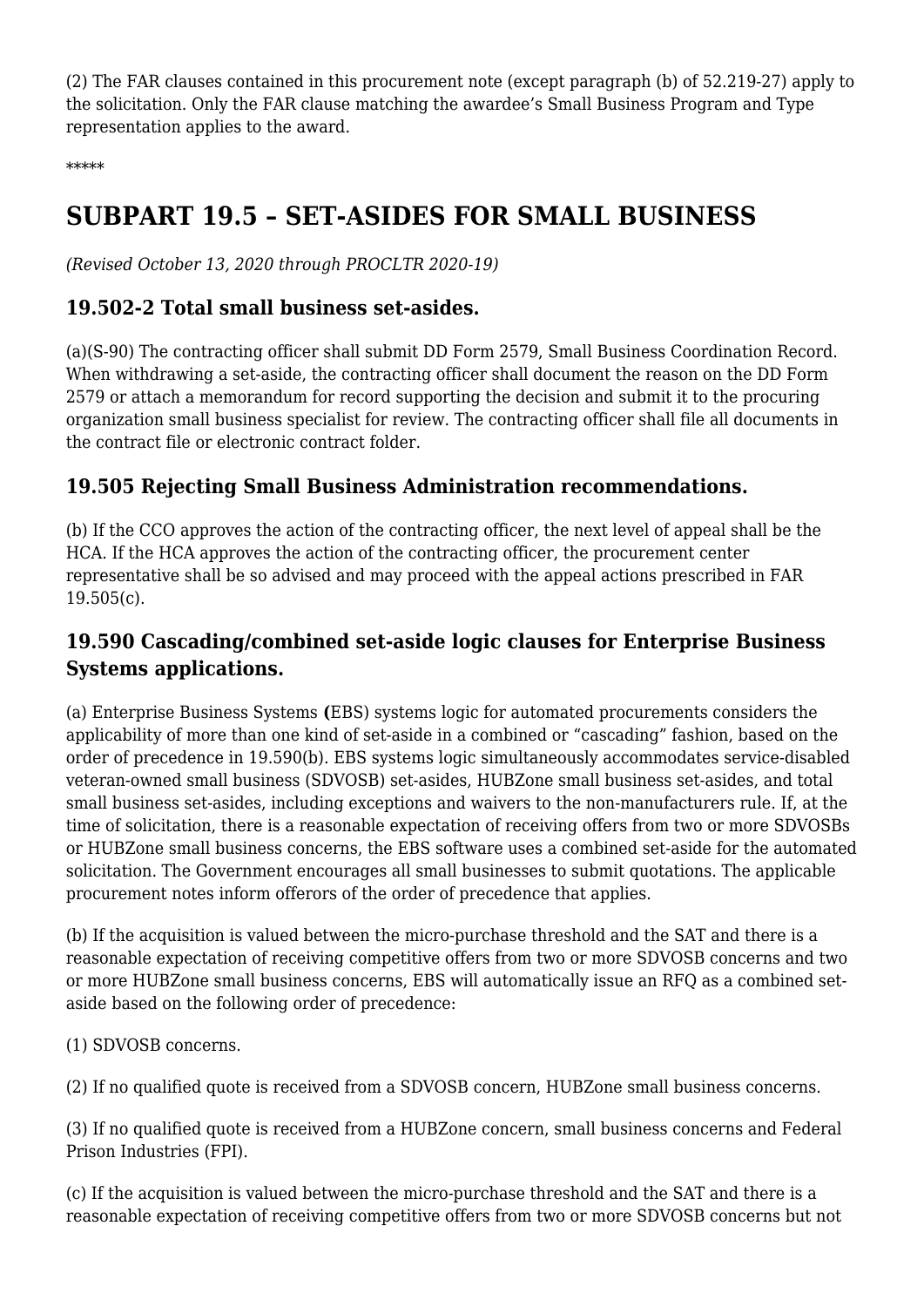from two or more HUBZone concerns, EBS will automatically issue an RFQ as a combined set-aside based on the following order of precedence:

(1) SDVOSB concerns.

(2) If no qualified quote is received from a SDVOSB concern, small business concerns.

(3) If no qualified quote is received from a HUBZone concern, small business concerns and Federal Prison Industries (FPI).

(d) If the acquisition is valued between the micro-purchase threshold and the SAT and there is a reasonable expectation of receiving competitive offers from two or more HUBZone small business concerns but not from two or more SDVOSB concerns, EBS will automatically issue an RFQ as a combined set-aside based on the following order of precedence:

(1) HUBZone small business concerns.

(2) If no qualified quote is received from a HUBZone concern, small business concerns and Federal Prison Industries (FPI).

(e) If the acquisition is valued between the micro-purchase threshold and the SAT and there is a reasonable expectation of receiving competitive offers from two or more small businesses but not from two or more SDVOSB concerns or two or more HUBZone small business concerns, EBS will automatically issue an RFQ as a total small business set-aside.

(f) If, after combining and "cascading" these set-asides, no qualified quote is received from a small business concern at a fair market price, EBS will withdraw the set-aside and automatically resolicit on an unrestricted basis.

## **SUBPART 19.6 – CERTIFICATES OF COMPETENCY**

*(Revised August 3, 2017 through PROCLTR 2017-19)*

## **19.602 Procedures.**

## **19.602-1 Referral.**

(S-90) Procuring organizations may use DLA Form 1756, Referral of Small Business for Certificate of Competency (CoC) Consideration.

### **19.602-3 Resolving differences between the Agency and the Small Business Administration.**

(c)(S-90)(i) Within 3 working days after receiving the SBA headquarters notification of its intention to uphold the SBA area office decision to issue a CoC, the contracting officer shall email a report to the DLA Acquisition Compliance, Policy and Pricing Division summarizing the facts of the case. The contracting officer shall send voluminous reports by express mail. The contracting officer shall include in the report the name of the prospective contractor, the item, the quantity, the dollar value, the specific elements for which the prospective contractor was determined to be nonresponsible, a copy of the relevant portions of the preaward survey, SBA's rationale for issuing the CoC, and the proposed alternative means of satisfying the requirements. The contracting officer shall forward a copy of the report to the procuring organization small business specialist.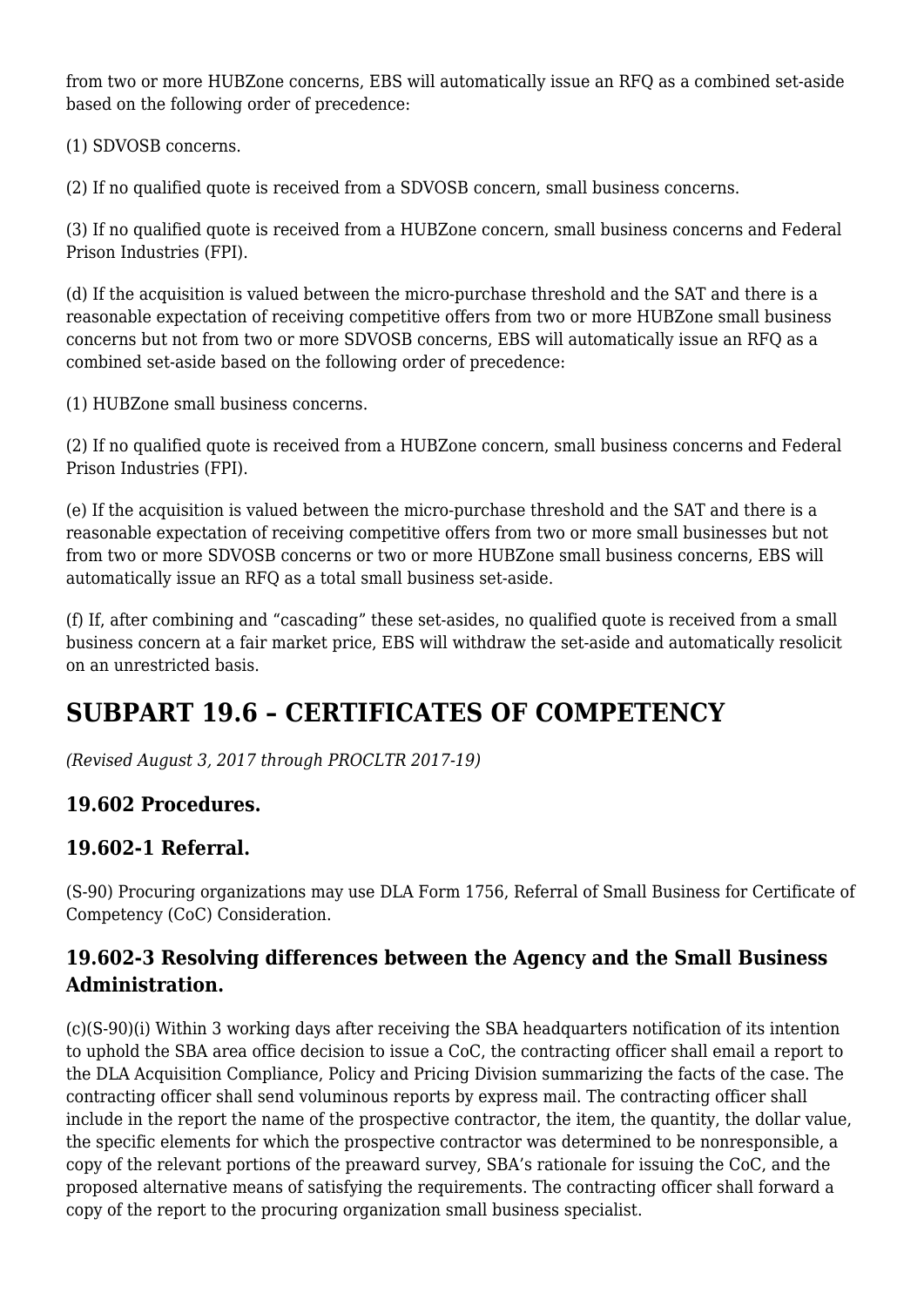(ii) The DLA Acquisition Director shall review the report and determine whether to support the formal appeal or accept the COC. The DLA Acquisition Compliance, Policy and Pricing Division shall advise the contracting officer of the DLA Acquisition Director's decision within 5 working days and provide a copy of the decision to the Small Business Programs Director.

(iii) If the DLA Acquisition Director supports the contracting officer's intent to appeal, the DLA Acquisition Compliance, Policy and Pricing Division will advise the contracting officer to forward the formal appeal to the departmental director of the Office of Small Business Programs (reference DFARS PGI 219.602‑3) within 5 working days and simultaneously provide a copy to the DLA Acquisition Director. The contracting officer shall include in the formal appeal the report provided to the DLA Acquisition Compliance, Policy and Pricing Division, an update on the contractor's progress toward becoming responsible, and a discussion of the attempts made to reconcile differences with the SBA. The contracting officer shall index and tab the formal appeal.

(S-91) Once the procuring organization submits the formal appeal to SBA headquarters, DLA contracting personnel are not authorized to waive the right to appeal or to forfeit an appeal without the concurrence of the DLA Acquisition Director. If the procuring organization requests such concurrence, the contracting officer shall provide substantially the same type of information submitted in the report notifying the DLA Acquisition Director of the contracting officer's intention to appeal.

(S-92) The contracting officer shall forward all reports submitted to the DLA Acquisition Director concerning COC appeals through the CCO.

 $(S-93)$  The requirements of 19.602-3(c)(S-90)-(S-92) do not apply to simplified acquisitions. Procuring organizations may develop procedures to process appeals on simplified acquisitions.

## **19.602-4 Awarding the contract.**

(c)(S-90) If the SBA area office has not responded to the procuring organization within 5 working days after referral, the procuring organization will contact the SBA area office to confirm if it is processing a CoC. Contracting officers shall document the contract file to reflect they took this action.

(S-91) For simplified acquisitions, the contracting officer shall not agree to a period of time longer than 15 working days for the SBA to issue a COC before proceeding to award to another offeror, unless the extension is approved by the CCO.

## **SUBPART 19.7 – THE SMALL BUSINESS SUBCONTRACTING PROGRAM**

*(Revised October 13, 2020 through PROCLTR 2020-22)*

## **19.705 Responsibilities of the contracting officer under the subcontracting assistance program.**

## **19.705-4 Reviewing the subcontracting plan.**

(d)(7) Obtain advice and recommendations from the small business office at the local contract administration office, when applicable.